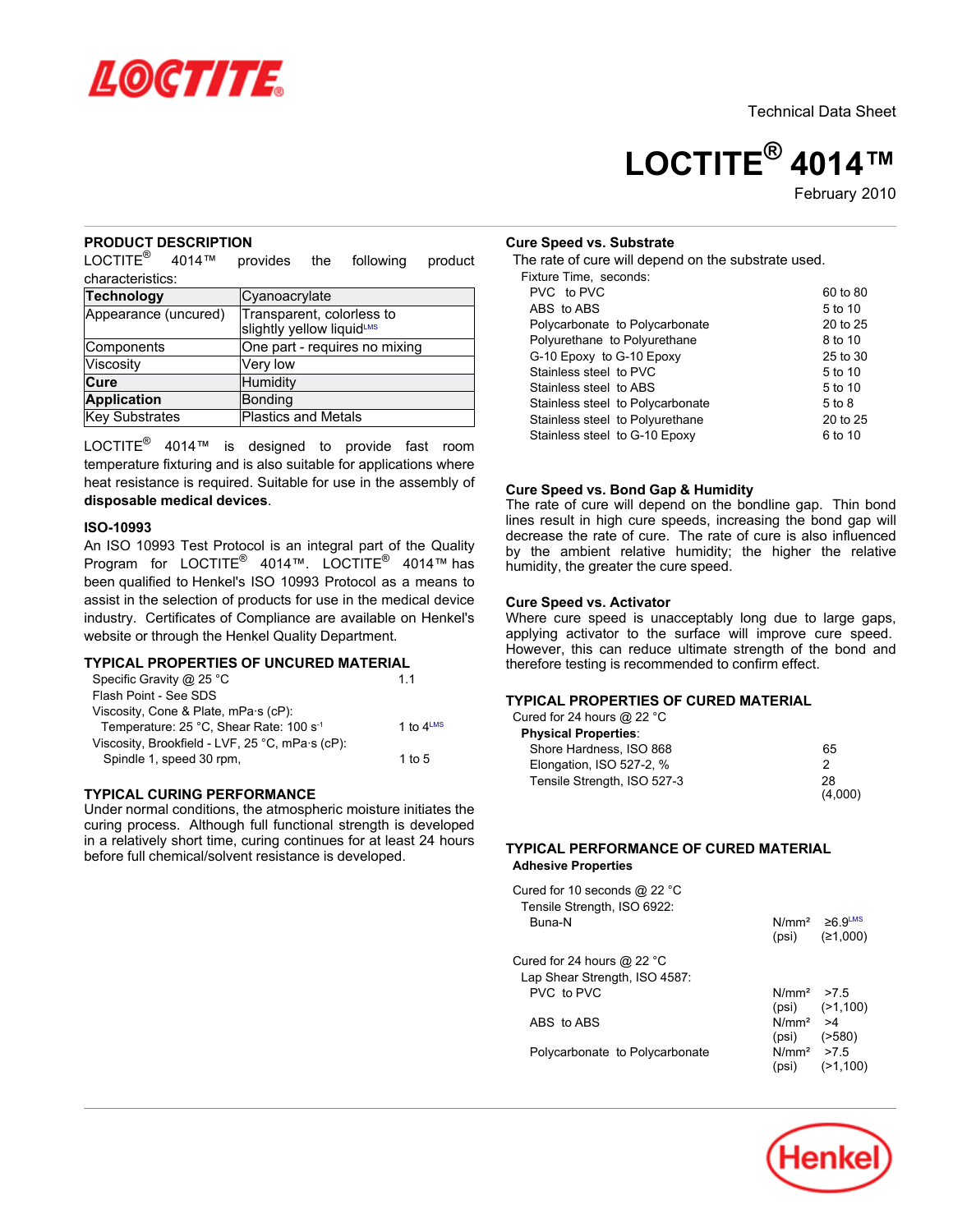| Stainless steel to ABS           | $N/mm^2$ > 5.5<br>( > 800)<br>(psi) |
|----------------------------------|-------------------------------------|
| Stainless steel to PVC           | $N/mm^2$ >4<br>(2580)<br>(psi)      |
| Stainless steel to Polycarbonate | $N/mm^2$ >4<br>(2580)<br>(psi)      |
| Stainless steel to Polyurethane  | $N/mm2$ 1.5<br>(psi)                |

Cured for 24 hours @ 22 °C, followed by 24 hours @ 121 °C, tested @ 22 °C

Lap Shear Strength, ISO 4587:

Steel (grit blasted)

| $N/mm^2$ | $\geq$ 12 $\text{LMS}$ |
|----------|------------------------|
| (psi)    | (≥1,740)               |

# **TYPICAL ENVIRONMENTAL RESISTANCE**

#### **Humidity Resistance**

38°C - 85% Relative Humidity

# **Adhesive Properties**

Lap Shear Strength, ISO 4587, N/mm<sup>2</sup>:

| <b>Substrates</b>                | $1*$ | $2^*$ | $3^*$ | $4^*$ |
|----------------------------------|------|-------|-------|-------|
| <b>PVC</b> to PVC                | >8   | >5    | >5    | >5    |
| ABS to ABS                       | >4   | >3.5  | >3    | >2.5  |
| Polycarbonate to polycarbonate   | >8   | >6.5  | >6    | >5.5  |
| Stainless Steel to PVC           | >6   | >6    | >5.5  | >5.5  |
| Stainless Steel to ABS           | >4   | >4    | >5    | >4    |
| Stainless Steel to Polycarbonate | >4   | >4    | >4    | >2    |
| Stainless Steel to Polyurethane  | 1.5  | 1.4   | 2.2   | 2.0   |

\* **1** - Control

\* **2** - Aged 1 Week

\* **3** - Aged 4 weeks

\* **4** - Aged 8 weeks

## **Effects of Sterilization**

In general, products similiar in composition to LOCTITE<sup>®</sup> 4014™ subjected to standard sterilization methods, such as EtO and Gamma Radiation (25 to 50 kiloGrays cumulative) show excellent bond strength retention. LOCTITE<sup>®</sup> 4014™ maintains bond strength after 1 cycle of steam autoclave. It is recommended that customers test specific parts after subjecting them to the preferred sterilization method. Consult with Loctite<sup>®</sup> for a product recommendation if your device will see more than 3 sterilization cycles.

## **GENERAL INFORMATION**

**This product is not recommended for use in pure oxygen and/or oxygen rich systems and should not be selected as a sealant for chlorine or other strong oxidizing materials.**

**For safe handling information on this product, consult the Safety Data Sheet (SDS).**

#### **Directions for use:**

- 1. For best performance bond surfaces should be clean and free from grease.
- 2. This product performs best in thin bond gaps (0.05 mm).
- 3. Excess adhesive can be dissolved with Loctite cleanup solvents, nitromethane or acetone.

## **Loctite Material SpecificationLMS**

LMS dated October 11, 2002. Test reports for each batch are available for the indicated properties. LMS test reports include selected QC test parameters considered appropriate to specifications for customer use. Additionally, comprehensive controls are in place to assure product quality and consistency. Special customer specification requirements may be coordinated through Henkel Quality.

## **Storage**

Store product in the unopened container in a dry location. Storage information may be indicated on the product container labeling.

**Optimal Storage: 2 °C to 8 °C. Storage below 2 °C or greater than 8 °C can adversely affect product properties.** Material removed from containers may be contaminated during use. Do not return product to the original container. Henkel Corporation cannot assume responsibility for product which has been contaminated or stored under conditions other than those previously indicated. If additional information is required, please contact your local Technical Service Center or Customer Service Representative.

### **Conversions**

 $(^{\circ}C \times 1.8) + 32 = ^{\circ}F$ kV/mm x 25.4 = V/mil  $mm / 25.4 = inches$  $µm / 25.4 = mil$  $N \times 0.225 = lb$  $N/mm \times 5.71 = lb/in$  $N/mm^2$  x 145 = psi MPa x 145 = psi  $N·m \times 8.851 = lb·in$  $N·m \times 0.738 = lb·ft$  $N·mm \times 0.142 = oz·in$  $mPa·s = cP$ 

#### **Note:**

The information provided in this Technical Data Sheet (TDS) including the recommendations for use and application of the product are based on our knowledge and experience of the product as at the date of this TDS. The product can have a variety of different applications as well as differing application and working conditions in your environment that are beyond our control. Henkel is, therefore, not liable for the suitability of our product for the production processes and conditions in respect of which you use them, as well as the intended applications and results. We strongly recommend that you carry out your own prior trials to confirm such suitability of our product.

Any liability in respect of the information in the Technical Data Sheet or any other written or oral recommendation(s) regarding the concerned product is excluded, except if otherwise explicitly agreed and except in relation to death or personal injury caused by our negligence and any liability under any applicable mandatory product liability law.

**In case products are delivered by Henkel Belgium NV, Henkel Electronic Materials NV, Henkel Nederland BV, Henkel Technologies France SAS and Henkel France SA please**